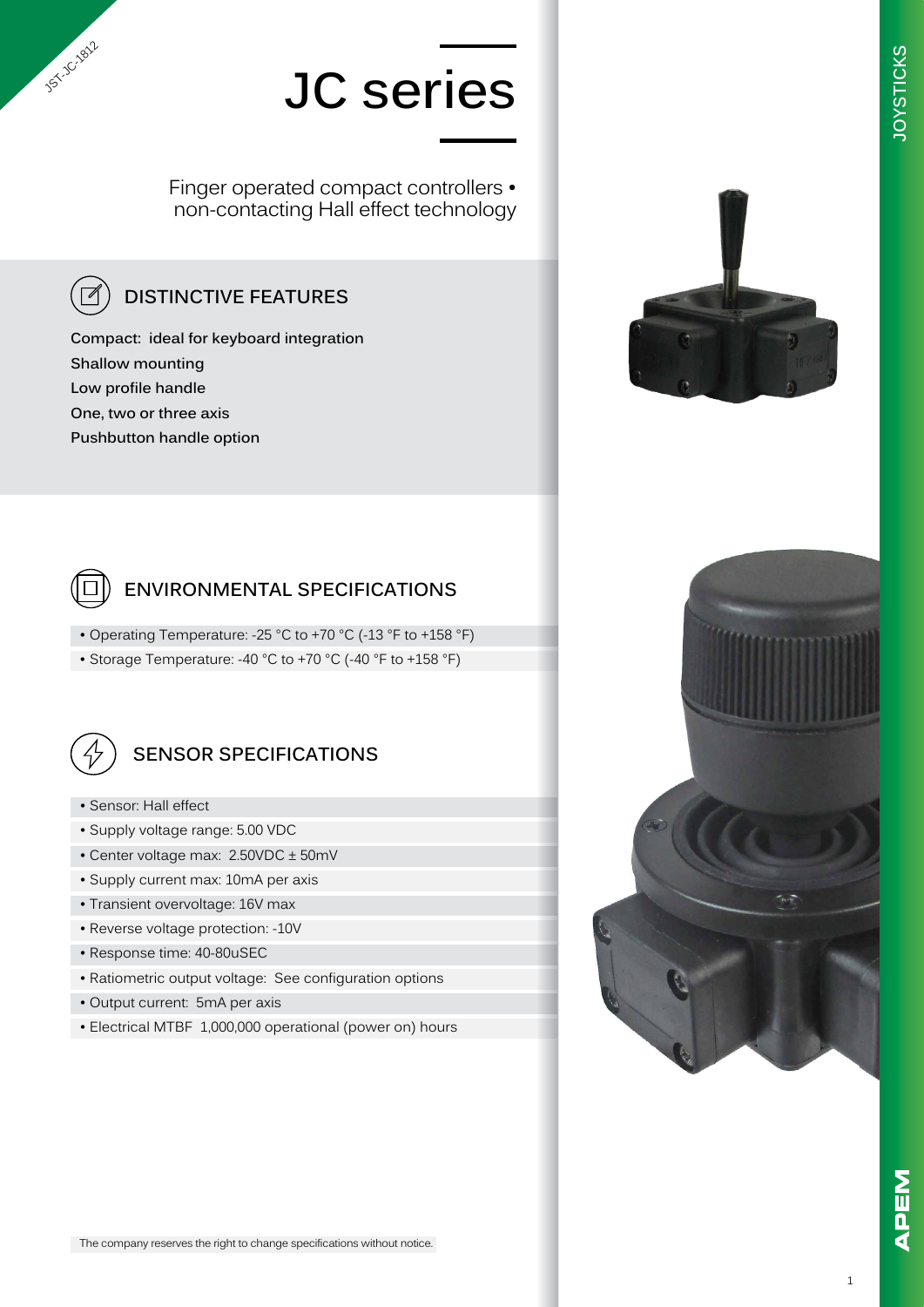Finger operated compact controllers • non-contacting Hall effect technology



### **MECHANICAL SPECIFICATIONS (X/Y AXIS)**

- Deflection force: 0.14lbs. @ 27° @ 2 7/8" above pivot point
- Mechanical travel: ± 28° from center
- Mounting: rear panel
- Panel thickness: 0.500" to .187
- Lever action (centering): Spring"



#### **MECHANICAL SPECIFICATIONS (Z AXIS)**

- Breakout torque: .80lbf. in
- Operating torque: 1.07lbf.in
- Maximum torque: 22.13lbf.in
- Mechanical rotation: ± 45°
- Handle action: Spring return to center

1.12

### **MATERIALS**

- Handle: Glass filled nylon
- Body: Glass filled nylon
- Boot: Silicone
- Shaft: 3/16" nickel plated brass
- Main pivot ball: precision ground stainless steel



**MOUNTING**



#### **WIRING DIAGRAM**

| DEFAULT WIRE COLOR CODE |                     |
|-------------------------|---------------------|
| <b>COLOR</b>            | <b>FUNCTION</b>     |
| RED                     | 5VDC                |
| <b>BLACK</b>            | GND                 |
| <b>BLUE</b>             | X AXIS              |
| YELLOW                  | Y AXIS              |
| <b>GREEN</b>            | Z AXIS              |
| ORANGE                  | <b>PUSHBUTTON 1</b> |
| <b>VIOLET</b>           | <b>PUSHBUTTON 2</b> |
| <b>WHITE</b>            | PUSHBUTTON COMMON   |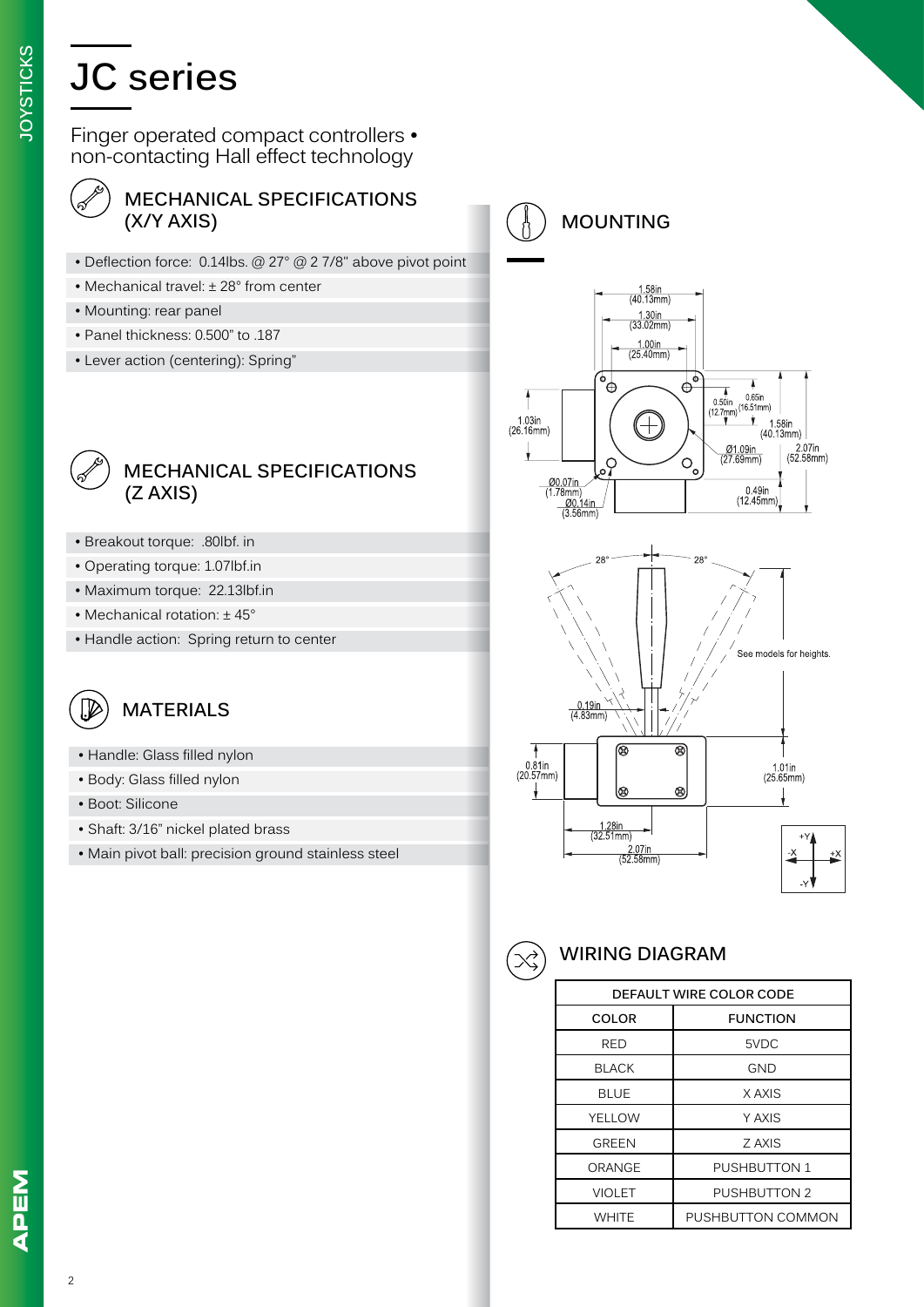Finger operated compact controllers • non-contacting Hall effect technology



3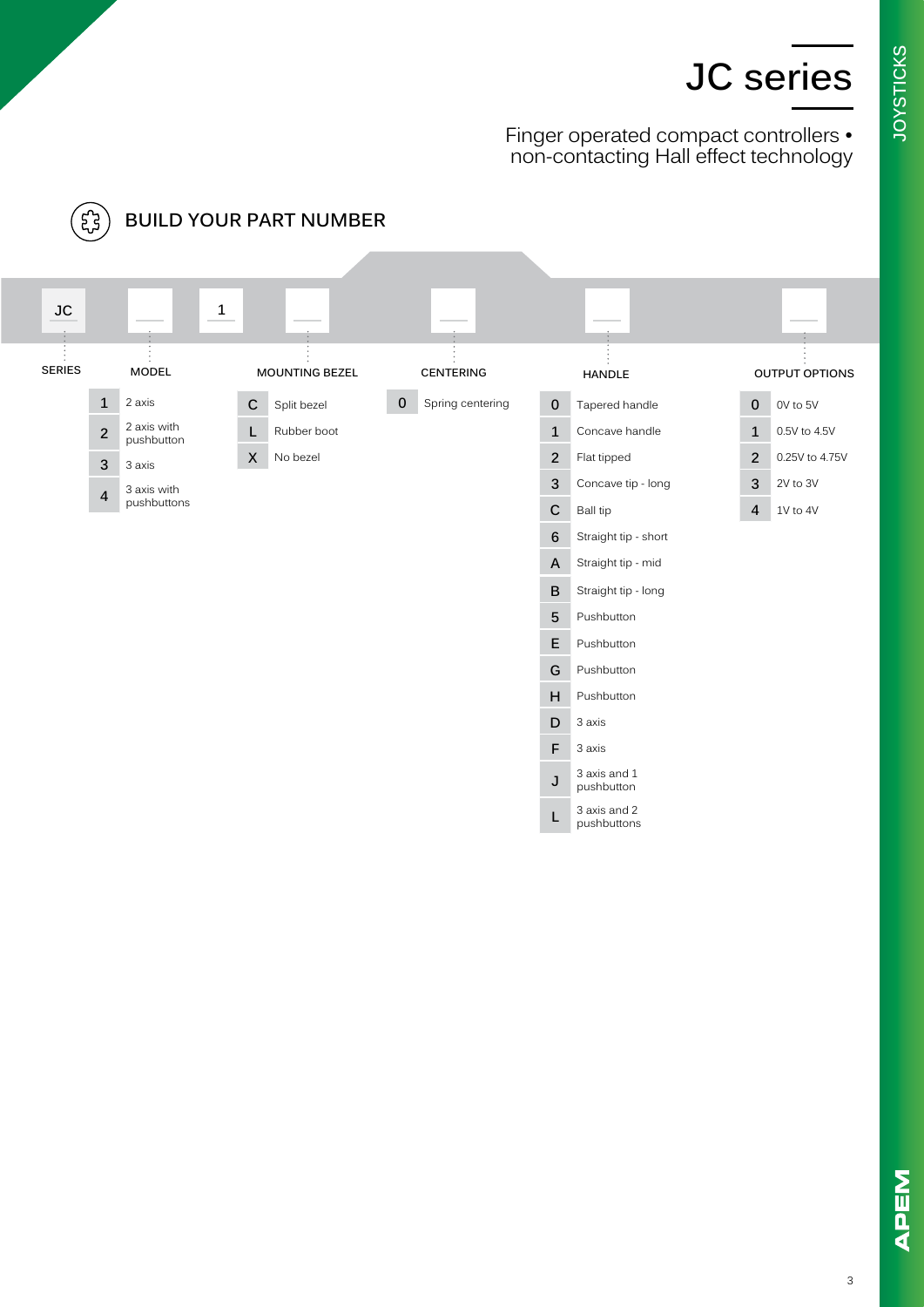#### Finger operated compact controllers • non-contacting Hall effect technology

### 地

### **HANDLE OPTIONS**











HANDLE **C** HANDLE **6** HANDLE **A** HANDLE **B**